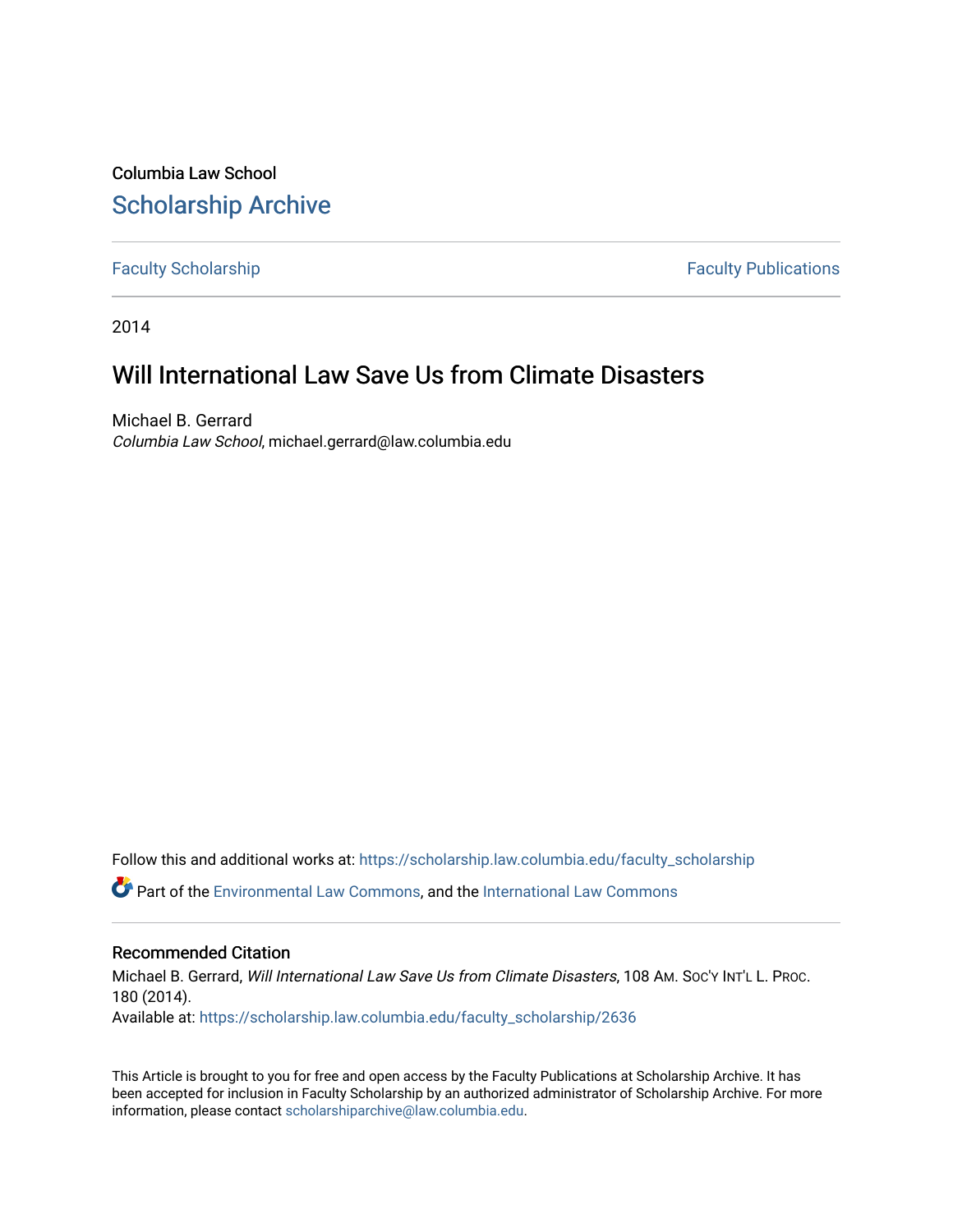responsibility to provide assistance to persons affected by natural disasters and to protect their human rights.

#### CONCLUDING THOUGHTS

Perhaps the most fundamental responsibility of states is to protect the lives of those living in their territories. When governments are unwilling or unable to protect people from the effects of natural disasters-or at least to minimize the risks and damages of natural hazardsthis is a human rights violation and governments need to be held accountable for their actions, as has been done in some court cases. Disaster risk reduction and prevention of displacement are human rights issues. Ensuring the impartial distribution of aid after a disaster is not only a basic humanitarian principle but also a basic human right. Developing and implementing equitable recovery/reconstruction programs is not only sound development practice but also a human rights issue.

The fact that the intersections between human rights law and disasters are receiving increased attention from international lawyers, humanitarian and development practitioners, civil society groups, and governments is encouraging. But much more needs to be done, particularly at the national level, to ensure that national laws and policies on disaster management (prevention, response, and recovery) incorporate a human rights perspective.

Human rights law has much to offer to policymakers and to communities affected by the threat of disasters. Given the fact that global warming, exacerbated by population settlement patterns, is likely to produce disasters affecting ever-greater number of people, it is time for human rights lawyers to offer their expertise to governments at all levels, to communities, and to regional and international organizations struggling to prepare for the disasters of tomorrow.

## **WILL INTERNATIONAL LAW SAVE Us FROM CLIMATE DISASTERS?**

### *By Michael B. Gerrard'*

I am going to address the role of international law in dealing with disasters that can be caused or worsened by climate change.

The United Nations Framework Convention on Climate Change (UNFCCC) was adopted in 1992 with the objective of preventing dangerous anthropogenic interference with the climate system. Thus, one of its chief purposes is to prevent the sort of natural disasters that could be caused or worsened by climate change. The principal instrument to achieve this objective was the Kyoto Protocol of 1997, which aimed to reduce global emissions of greenhouse gases (GHGs) by 2008-2012 to 5% below their 1990 levels. The Kyoto Protocol has failed; emissions are instead about 40% higher than 1990 levels.

The parties to the UNFCCC convened in Copenhagen in December 2009 in the hopes of achieving a new legally binding agreement to succeed the Kyoto Protocol. This also failed. Instead, the parties made voluntary pledges. The parties also adopted a goal of keeping global average temperatures within 2° C above pre-industrial conditions. Even at this level, very serious consequences occur, such as the likely submersion of the low-lying island nations, loss of much of the polar ice cap, significant sea level rise, and prolonged droughts in parts

<sup>•</sup> Andrew Sabin Professor of Professional Practice and Director, Center for Climate Change Law, Columbia Law School.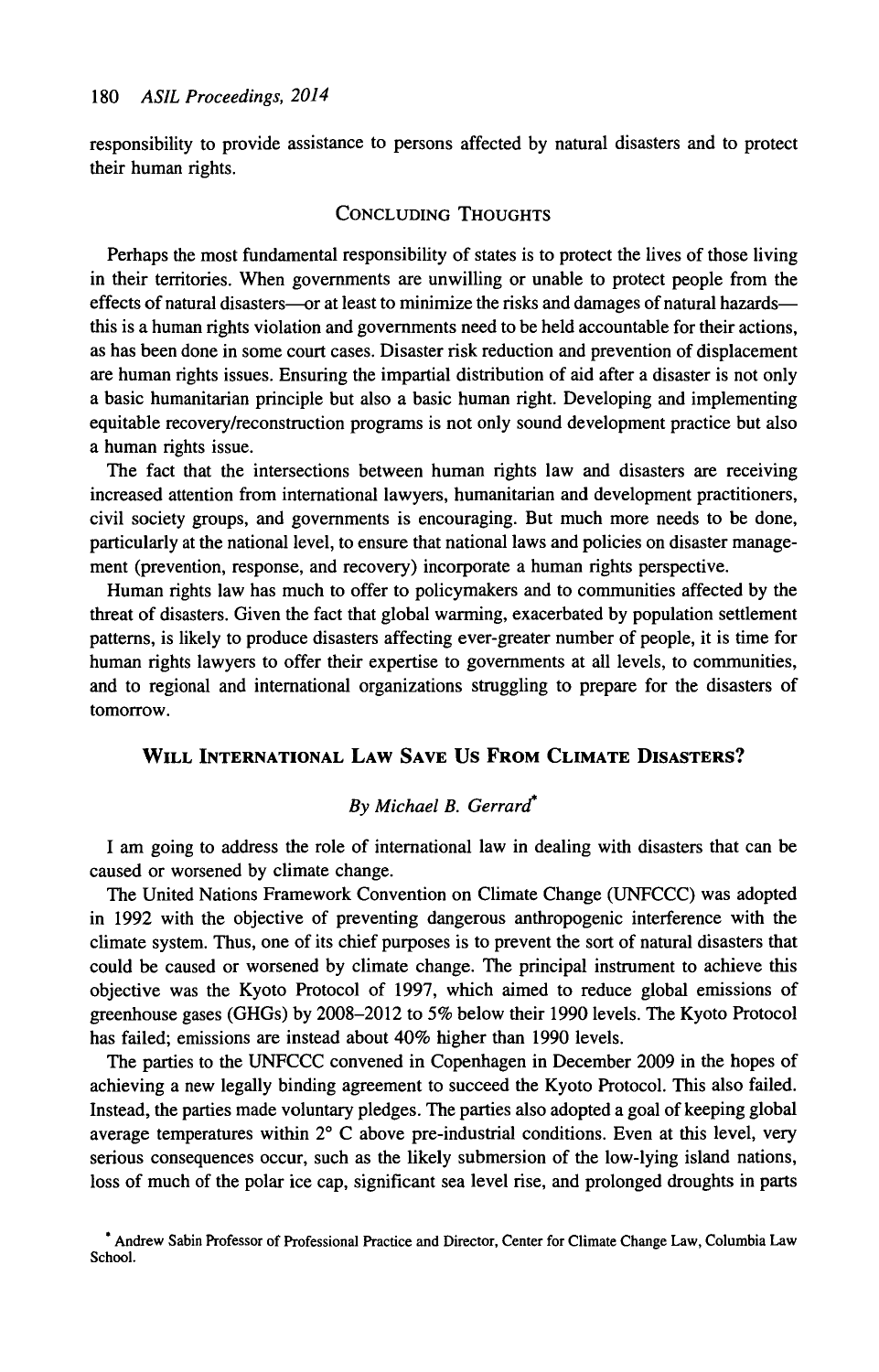of the world. The pledges made after Copenhagen add up to emissions reductions that are insufficient to stay within the 2° C goal.

At the UNFCCC meeting in Durban, South Africa in 2011, the parties agreed that at their meeting in Paris in 2015, a new agreement would be reached and that its implementation would begin in 2020. Thus we have already lost more than a decade since Copenhagen, and there is considerable doubt as to whether a satisfactory agreement will in fact be reached in 2015.

Meanwhile, a continuation of growth in global GHG emissions under current trends would likely lead to a global temperature increase of more than 4° C by the end of the century. Such a level would be utterly catastrophic. If all the voluntary pledges made in Copenhagen are met, the temperature increase would probably be around 3° C. In order to stay within  $2^{\circ}$  C, a rapid transformation of the global energy system away from fossil fuels is mandatory. This must include China; the growth of global GHG emissions is dominated by rapidly increasing coal use in China, and unless that coal use levels off and declines, there is essentially no hope of staying anywhere close to 2° C.

In March 2014 the Intergovernmental Panel on Climate Change released the report of Working Group II—"Impacts, Adaptation, and Vulnerability" - of its Fifth Assessment. This report concluded that:

- Climate change is already shrinking the glaciers and the Arctic ice cap, shifting the ranges of species, reducing crop yields, especially wheat and maize, and contributing to extreme events such as heat waves, droughts, floods, cyclones, and wildfires.
- All this will get much worse.
- **The poorest people are the most vulnerable.**

The following are some of the most salient conclusions of this IPCC report:

All aspects of food security are potentially affected by climate change, including food access, utilization, and price stability (high confidence). Redistribution of marine fisheries catch potential towards higher latitudes poses risk of reduced supplies, income, and employment in tropical countries, with potential implications for food security (medium confidence). Global temperature increases of  $\sim4^{\circ}\text{C}$  or more above late-20th-century levels, combined with increasing food demand, would pose large risks to food security globally and regionally (high confidence). $<sup>1</sup>$ </sup>

Climate change can indirectly increase risks of violent conflicts in the form of civil war and inter-group violence by amplifying well-documented drivers of these conflicts such as poverty and economic shocks (medium confidence). Multiple lines of evidence relate climate variability to these forms of conflict.<sup>2</sup>

Throughout the 21st century, climate-change impacts are projected to slow down economic growth, make poverty reduction more difficult, further erode food security, and prolong existing and create new poverty traps, the latter particularly in urban areas and emerging hotspots of hunger (medium confidence).<sup>3</sup>

The prospects of keeping within 2° C are now slim. Current GHG trends are slightly worse than the worst case shown in the IPCC report, which is heading toward an increase of  $4^{\circ}$  C or more.

<sup>&</sup>lt;sup>1</sup> Intergovernmental Panel on Climate Change, *Climate Change 2014: Impacts, Adaptation, and Vulnerability,* at 18 (Mar. 31, 2014), https://www.ipcc.ch/report/ar5/wg2/. 2 *Id.* at 20.

<sup>3</sup>*Id.* at 21.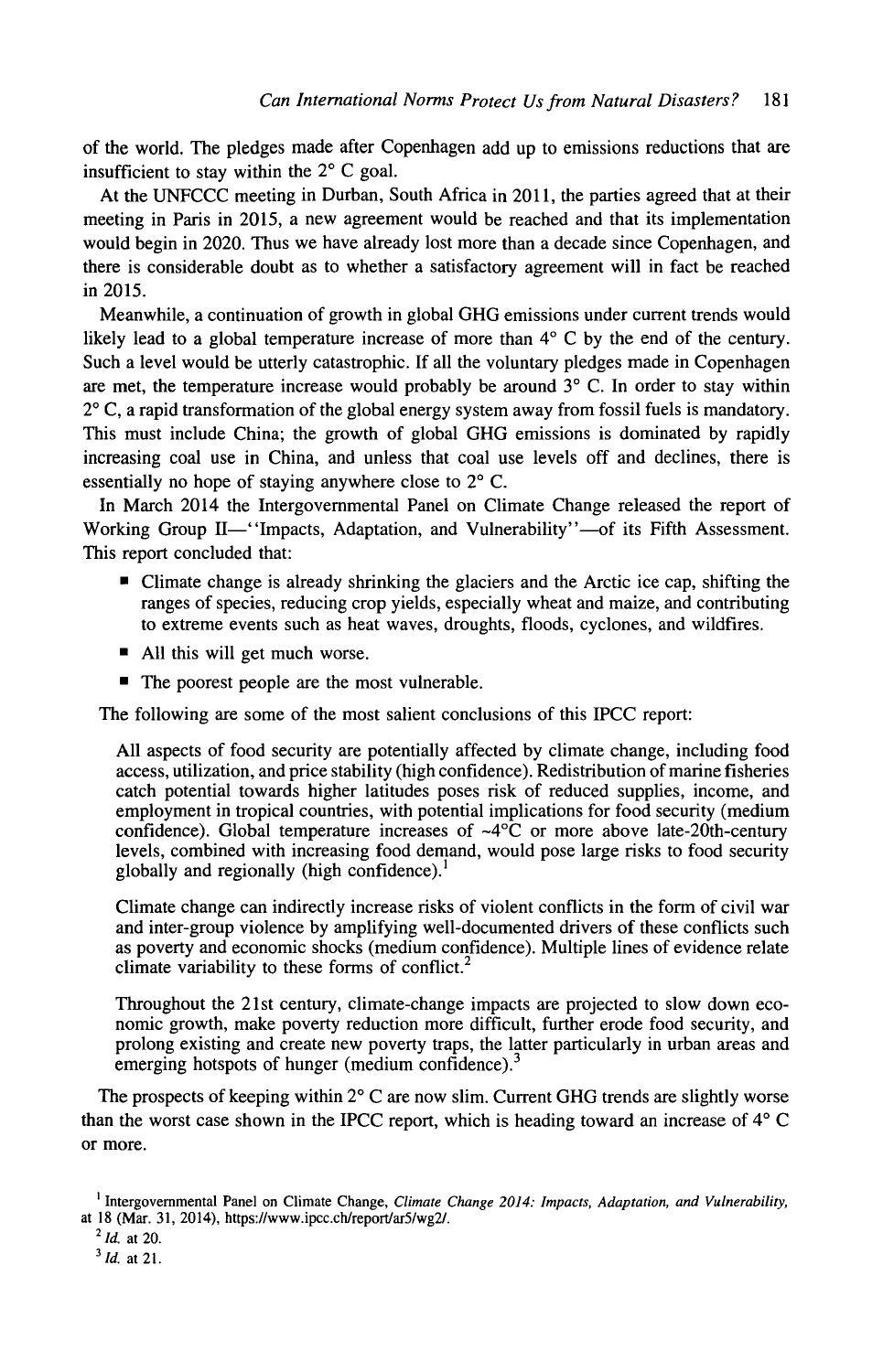#### 182 *ASIL Proceedings, 2014*

All this has led to increasing attention on the importance of adaptation. This is acknowledged in the various decisions of the UNFCCC's conferences of the parties. One element is that the least-developed countries come up with their own plans for adaptation, and the expenditures needed to carry out these plans then become eligible for financial assistance under the UNFCCC process.

In Copenhagen, the developed countries pledged to provide a total of \$30 billion in the period of 2010-2012, called "fast start finance," to assist the developing countries in climate mitigation (reducing GHG emissions) and adaptation (preparing for and coping with the effects of climate change). This was accomplished. The developed countries also pledged to "mobilize" \$100 billion/year beginning in 2020 for these purposes. Mechanisms are being established to handle this money, but its actual sources have not been identified. Given the portion of the world's GHG emissions that comes from the United States, tens of billions of dollars of this sum would be expected to come from this country. The United States now spends on the order of \$23 billion/year on humanitarian assistance and international development. The hostility of much of the U.S. electorate towards foreign assistance makes it very unlikely that the government will, say, double the amount of money it provides for such purposes—the sort of commitment that might be expected of this country. Some pledges toward the \$100 billion have come from Europe, but assembling the full amount appears unlikely.

It is universally accepted that much, or most, of this \$100 billion would need to come from the private sector. The private sector will invest in projects that lead to a sufficient income stream to pay back the investment and provide a return. Renewable energy projects may do this, while few adaptation projects do. Thus the private-sector money is likely to be heavily oriented to mitigation rather than adaptation.

Moreover, it is now apparent that \$100 billion/year is not nearly enough to provide the climate change mitigation and adaptation that will be needed by the developing countries.

One of the most significant effects of the failure to meet the  $2^{\circ}$  C objective will be an increased likelihood and magnitude of mass migration. In different parts of the world, this may be caused by sea level rise; drought; loss of water supplies from glacial melt; and other phenomena. The state with the greatest vulnerability for the largest number of people is probably Bangladesh. The Nile Delta and Mekong Delta regions are also extremely vulnerable. Large parts of sub-Saharan Africa are extremely vulnerable to drought. In all, it is possible that by the middle or latter parts of this century, hundreds of millions or even billions of people will be displaced from their homes and looking for new places to live.

International law has not even begun to plan for this horrible prospect. We need to be planning now for receiving sites for these massive numbers of people who will no longer be able to survive where they have lived for generations.

Principles of equity would suggest that the countries that have historically had the largest per capita emissions of GHGs, and with large land areas, would each take in a portion of the world's climate-displaced people. That primarily means the United States, Canada, Australia, and Russia. Of course, not one of these countries has expressed any interest in doing so; today, the most common response in many places would be not open arms and new communities, but barbed wire and machine guns. Much of the focus recently has been on internal displacement, in the hope and expectation that most of the displaced people can move within their countries, but it is not at all clear that this is physically possible in Bangladesh, for instance, given its already extremely high population density.